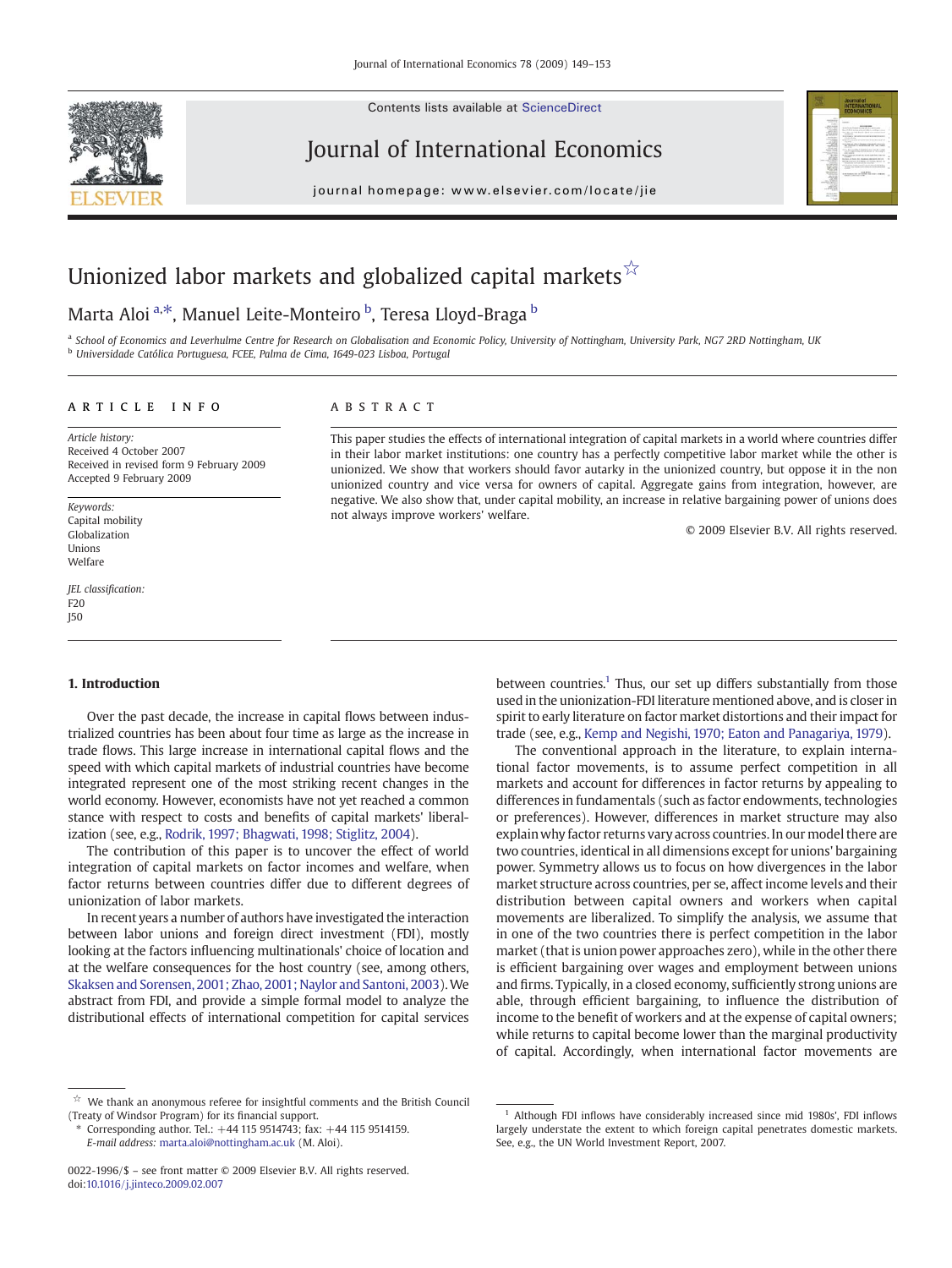liberalized, capital flows from the highly unionized country into the less unionized country (in our case, to the perfectly competitive country): in the unionized country output and workers' income decrease while capitalists' income increases, and vice versa in the non unionized country.

With fixed factors' supply and full employment, unions are not able to influence resource allocation at the autarkic equilibrium, and given that both countries have the same endowments and technology, the marginal productivity of capital is identical across countries. Hence, allocation of capital across countries is efficient under autarky. Allowing for capital mobility triggers inefficient capital flows and leads to a decrease in world output. Also, workers' share of world output and income per capita at the world level decrease. Therefore, international capital mobility would not benefit workers, even if the gains obtained by capital owners were efficiently redistributed among all individuals, both at the world level and in the unionized country. The paper also addresses the issue of the desirable level of union bargaining power when capital is internationally mobile. It is shown that there is a critical level of union power above which an increase in union strength reduces union members' income.

These second best results are at odds with the prediction of standard models in which capital mobility leads to overall welfare gains, and may explain unions' resistance towards globalization in a world with disparate workers' bargaining strength. Interestingly, the same effects would occur if we assume perfectly competitive labor markets and a redistributive capital tax, since in our set up the degree of unionization can be interpreted as a tax on capital returns. Hence, our work can also be related to the literature on tax competition, redistribution and capital mobility (see, e.g., [Cremer et al., 1996;](#page--1-0) [Wilson and Wildasin, 2004\)](#page--1-0).

The remainder of the paper is as follows. In Section 2 we present the model. In Section 3 we contrast autarky and perfect capital mobility. In Section 4 we explore the effects of capital movements, and Section 5 concludes.

## 2. The model

There are two countries, A and B, identical in everything except for union bargaining power. In each country there are  $\bar{K}$  capitalists and  $\bar{N}$ workers, each exogenously supplying one unit of their respective factor service. Both countries produce the same single good, taken as numeraire, with identical technologies. In each country there is a large number M of identical firms, each producing  $y^j$  units of output under perfect competition, according to the production function  $\gamma^{j} = F(k^{j}, l^{j}) =$  $j$  = A, B, where:  $k^j$  and  $l^j$  represent, respectively, the units of capital and labor used in production by a firm in country  $j$ ; and  $F$  is a standard increasing, and concave-homogeneous of degree one function in  $k^j$  and  ${}^{l\!l}$ , with a constant elasticity of substitution  $\sigma$ ∈[1,∞). ${}^{2}$  Capital is rented at the perfectly competitive rental rate  $r^j$ , while wages and employment are determined through efficient bargaining between unions and firms. Unions are firm specific, each one representing a fixed number of workers,  $n^j \equiv \bar{N}/M$ .<sup>3</sup> We assume that workers are also members of pension funds, and the latter diversify their portfolio, owning an equal amount of every domestic firm. $4$  Accordingly, at a symmetric equilibrium, each worker receives  $1/\bar{N}$  of every firm dividends out of his/her contributions. For each union the objective is to maximize the income of their members (wage and dividend earnings), while firms' objective is to maximize profits.

We consider a two-stage game and assume that in the first stage firms pre-commit to a given level of capital  $(k^{j})$  knowing that the wage,  $w^{j}$ , and employment,  $l^{j}$ , will be negotiated afterwards, in the second stage of the game. To obtain the efficient bargaining solution we solve the generalized Nash bargaining problem, where the firm and union returns are net of their respective fallback (that is, net of the level of their returns in case no agreement is reached and production does not take place). Since, in case of disagreement, firms' return is  $-r^{j}k^{j}$  and workers' return is the income from their private pension assets,  $w^{j}$  and  $l^{j}$  are the solutions of the following problem

$$
Max_{w^j,l^j}\left[F\left(k^j,l^j\right)-w^jl^j\right]^{1-\gamma^j}\left[w^jl^j\right]^{\gamma^j};\text{ s.t. } l^j \leq n^j,
$$

where  $1>\gamma^j\geq 0$  represents country j's union bargaining power. The solution to this problem is:  $l^j = n^j$  and  $w^j = \gamma^j F(k^j, n^j) \frac{1}{n^j}$ . By anticipating this bargaining outcome, the representative firm will choose to commit to the level of capital that maximizes profits,  $(1 - \gamma^j) F(k^j, n^j) - r^j k^j$ which leads to the first order condition:  $r^j = (1 - \gamma^j) F_k (k^j, n^j)$ .<sup>5</sup> Using the Euler relations for the production function, it is easy to obtain the equilibrium levels of profits:  $(1 - \gamma^j) F_i(k^j, n^j) n^j$ . Hence, at the symmetric equilibrium, income per worker becomes:  $w^{*j} = \gamma^{j}\frac{F(k^j, n^j)}{n^j} + \left(1 - \gamma^j\right)F_l\left(k^j, n^j\right).$ 

At a symmetric equilibrium,  $K^{j} \equiv Mk^{j}$  and  $L \equiv Ml^{j} = \overline{N}$  represent countries' total capital and labor services utilization. Exploiting the property of homogeneity of the production function, aggregate output is given by  $Y^j = F(K^j, L^j)$  and equilibrium values of income, per capitalist and per worker, can be written as

$$
r^{j} = (1 - \gamma^{j}) F_{K} (K^{j}, \overline{N})
$$
\n(1)

$$
w^{*j} = F_L\left(K^j, \overline{N}\right) + \gamma^j F_K\left(K^j, \overline{N}\right) \frac{K^j}{\overline{N}},\tag{2}
$$

while the respective (domestic) income shares correspond to

$$
s_K^j = \frac{r^j K^j}{F^j} = \left(1 - \gamma^j\right) \frac{F_K\left(K^j, \overline{N}\right) K^j}{F(K^j, \overline{N})} \tag{3}
$$

$$
s_L^j = \frac{w^{*j}\overline{N}}{F^j} = 1 - \left(1 - \gamma^j\right) \frac{F_K\left(K^j, \overline{N}\right)K^j}{F(K^j, \overline{N})}.
$$
\n<sup>(4)</sup>

Note that when  $\gamma^{j}$  = 0 we recover the case of perfectly competitive markets; the rental rate of capital and the income per worker corresponding to their marginal products and, given the joint assumptions of constant returns and perfect competition, zero equilibrium profits. $6$  Compared to the perfectly competitive case, worker's income is above its marginal product and the return to capital is below its marginal product. Indeed for fixed amounts of capital and output, unions, through efficient bargaining, are able to

<sup>&</sup>lt;sup>2</sup> Accordingly, it is important to keep in mind for further results that  $F_k$ ,  $F_l$  > 0, while  $F_{kk}$ ,  $F_{ll}$  < 0, and  $F_{kl}=F_{lk}$  > 0, for k, l > 0. Note also that the elasticity of substitution satisfies the relation  $\frac{1}{\sigma} = -\frac{F_{kk}k}{F_k} \left( 1 - \frac{F_k k}{F} \right)$ .

<sup>&</sup>lt;sup>3</sup> In many developed countries' labor markets wage bargaining occurs at increasing decentralized levels. [Katz \(1993\),](#page--1-0) among others, reports evidence of the decetralization in the structure of collective bargaining in most developed economies since the early 1980s.

<sup>4</sup> Private pension funds (and other means of private old-age maintenance) are particularly widespread among workers in anglo-saxon countries; while in many other countries, inside and outside the OECD, private funded pensions are increasingly taking over. The strong home bias displayed by pension and other institutional assets in OECD countries is widely documented. See, e.g., [Davis \(2002\)](#page--1-0).

<sup>5</sup> Identical results would have been obtained had we considered that unions and firms only negotiate over wages, the level of employment having been previously fixed by firms. This is a special scenario of the right to manage model with a reverse timing, where firms chooses employment before bargaining takes place. See [Lingens \(2007\)](#page--1-0), that rationalize this approach for countries where, due to substantial firing costs, employment cannot be adjusted quickly.

<sup>&</sup>lt;sup>6</sup> In fact, with  $\gamma^{j}$  = 0 the labor market is characterized by a monopsony; with wages equal to zero and profits per worker corresponding to the marginal productivity of labor. However, since profits are distributed to workers, their income is exactly identical to that obtained in the case of a perfectly competitive labor market.